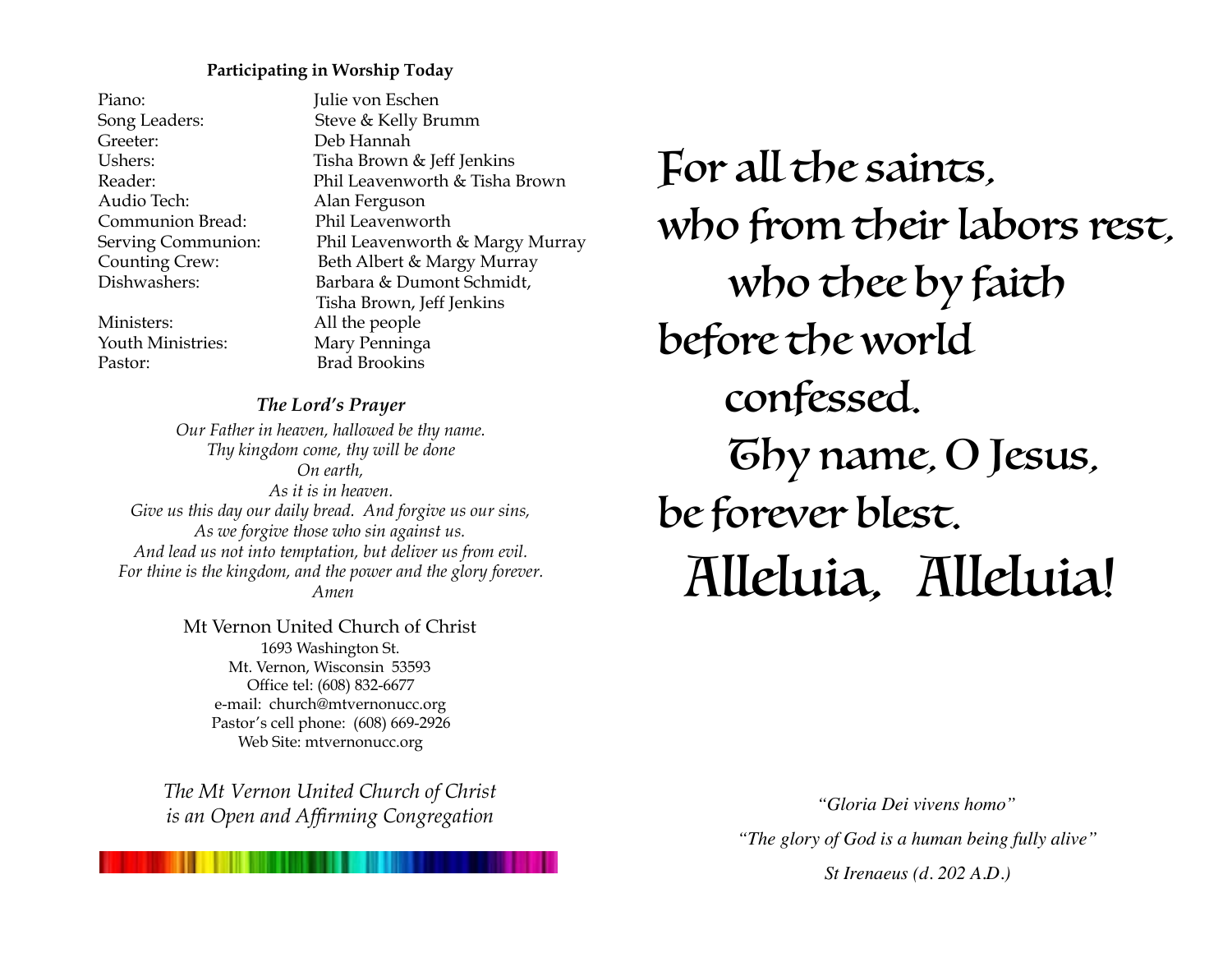|                                                                                                | Mt Vernon United Church of Christ                                                                                                                            |                                                                                                                                    | Do not be daunted<br>The Talmud<br>By the enormity of the world's grief.<br>Do justly now |  |  |
|------------------------------------------------------------------------------------------------|--------------------------------------------------------------------------------------------------------------------------------------------------------------|------------------------------------------------------------------------------------------------------------------------------------|-------------------------------------------------------------------------------------------|--|--|
|                                                                                                | All Saints Day                                                                                                                                               | Offertory                                                                                                                          | <b>Precious Memories</b>                                                                  |  |  |
|                                                                                                | November 4, 2018                                                                                                                                             | * Response                                                                                                                         | <b>Praise God from Whom All Blessings Flow!</b>                                           |  |  |
| Greeting                                                                                       |                                                                                                                                                              |                                                                                                                                    | * Prayer of Dedication (Unison)                                                           |  |  |
| Silence                                                                                        | With all your heart, mind, soul and strength                                                                                                                 | We are your creation, Generous God. What we have comes from<br>you. With these gifts we praise you. Use them to benefit this world |                                                                                           |  |  |
| Prelude                                                                                        | <b>Shall We Gather at the River</b>                                                                                                                          |                                                                                                                                    |                                                                                           |  |  |
| Bringing in the Light                                                                          |                                                                                                                                                              | you love. Amen.                                                                                                                    |                                                                                           |  |  |
|                                                                                                |                                                                                                                                                              | A Liturgy of Celebration for All the Saints                                                                                        |                                                                                           |  |  |
| 1st Song<br>$*$ 2 <sup>nd</sup> Song                                                           | Cross the Line<br>I Saw the Light                                                                                                                            | * Hymn                                                                                                                             | For All the Saints                                                                        |  |  |
|                                                                                                |                                                                                                                                                              | Scripture                                                                                                                          | Revelation 21, 1-7                                                                        |  |  |
| * The Kaddish                                                                                  |                                                                                                                                                              |                                                                                                                                    |                                                                                           |  |  |
|                                                                                                | Glorified and sanctified be God's great name throughout the world which God<br>has created according to His will. May God establish His kingdom in your life |                                                                                                                                    | God's Wing'ed Horse<br>Steve & Kelly Brumm                                                |  |  |
| and during your days, and within the life of the entire House of Israel, speedily<br>and soon; |                                                                                                                                                              | <b>Scripture Reading</b>                                                                                                           | II Kings 5: 1-3                                                                           |  |  |
| And we all say, <b>Amen.</b>                                                                   |                                                                                                                                                              | <b>Sermon</b>                                                                                                                      |                                                                                           |  |  |

**\* The Promise** *(from Psalm 103)*

*L: …As a father, or a mother, have compassion for their children…*

*P: Thanks be to God!*

# *Thanks be to God!*

*Breathe on me Breath of God; fill me with life anew—that I may love what you do love and do what you would do.*

**Story Box** 

**What's Happening** 

**The Welcoming Table**

**We are invited** *At this Table* 

**Come to the table and be fed** 

## **Our Prayers of Thanksgiving and the Lord's Prayer**

*Every time I feel the Spirit moving in my heart I will pray…*

| * Hymn | Like a Mother Who Has Borne Us | (NCH 583) |
|--------|--------------------------------|-----------|
|        |                                |           |

**\* Benediction** *A Franciscan Benediction*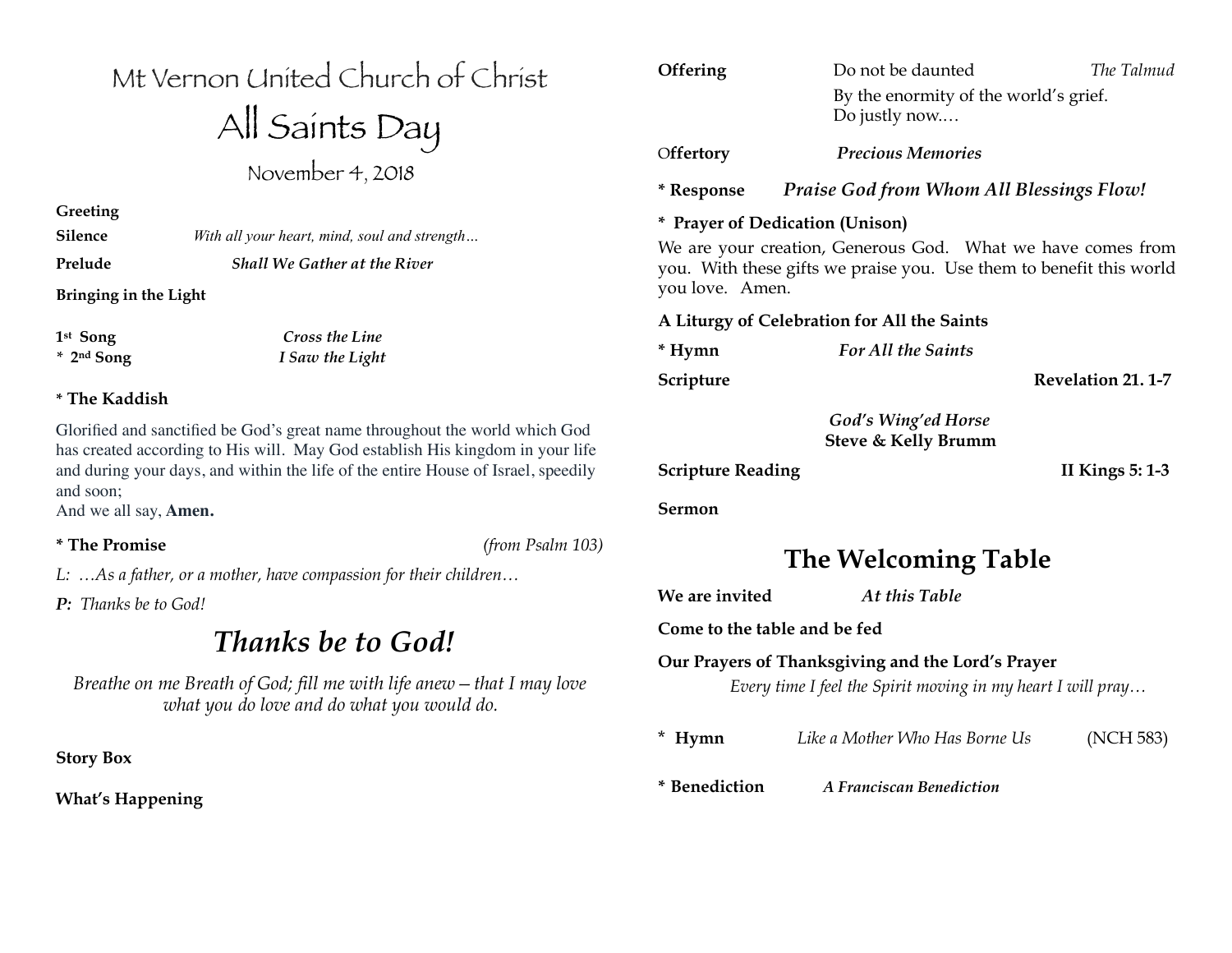# Mt. Vernon Zwingli United Church of Christ

Tel: (608) 832-6677 E-mail: church@mtvernonucc.org Web Site: [mtvernonucc.org](http://mtvernonucc.org) Pastor's Cell Phone: 669-2926

## *The Mt Vernon Zwingli United Church of Christ is an Open and Affirming Congregation*  **Welcome done right!**

**We share a communion meal of bread and wine** here every Sunday. In this church the communion table is open to everyone. Whoever you are, wherever you come from, whatever brought you here, whatever you believe or don't believe, we want you to leave this place well fed and nourished. When it's time to eat, please feel free to take your place at the table.

**And then join us downstairs for our potluck Sunday Brunch** immediately following the worship service. Especially if you are visiting and even if you didn't bring any food, you are invited and welcome. Enjoy Mt. Vernon's generous *Church 2.0*.

#### **Serving in Worship on November 11, 2018**

Greeter: Judy Edwards & Harland Erfurth Ushers: Mark & Joyce Landmark Audio Tech: Alan Ferguson Reader: Andy Towle Communion Bread: Phil Leavenworth Serving Communion: Mark & Joyce Landmark Counting Crew: Gerhard & Sonja Luetschwager Dishwashers: Deb Anderson, Beth Albert, Nina Moyer Fink

**Sunday School Reminder** (for children K thru 6th grade): On the 1st, 3rd and 5th Sundays of a month the kids are in the sanctuary until after the Story Box time. After the story they are downstairs with Mary Penninga, returning to the sanctuary for communion. On the 2nd and 4th Sundays of a month Sunday School begins at 10:15 downstairs, returning to the sanctuary in time for communion. If you have any questions about the program talk to Mary Penninga or Judy Hale. Thanks for sharing your children with us!

#### **Monthly Offering Status:**

October Budget: \$ 8,187 October Collected: \$ 7,307 **Totals for Year:**  Offering budget end-of-October: \$ 81,680 Offering collected year-to-date: \$80,325

**The Fair Trade, Organic coffee** for the adult Bible Study and our Sunday brunch comes from the Youth Ministries coffee kiosk. **25 cents a cup** will cover our cost and provide a small profit for our Youth Ministries Projects. Baskets for your donations are on the tables in the dining room.

# *Thanks for your support!*

**If you have an announcement** that needs to be included in the church bulletin, please email it to **[church@mtvernonucc.org](mailto:church@mtvernonucc.org)** by Wednesday of the week before you want it published. Thanks.

**Youth** *Equal Exchange* **Fundraiser Kick-Off Starts Today!** - Our youth are fundraising to help pay for the retreats, conferences, and service/learning projects they will participate in during the coming year. Order fair trade, organic chocolate, coffee, cocoa, tea, gift boxes, and more from one of our youth or purchase some at our Fair Trade Kiosk. Easy and delicious holiday gifts that support our youth and small scale farmers around the world!

> *Do not be daunted By the enormity of the world's grief. Do justly now. Love mercy now. Walk humbly now. You are not obligated to complete the work; but neither are you free to abandon it The Talmud*